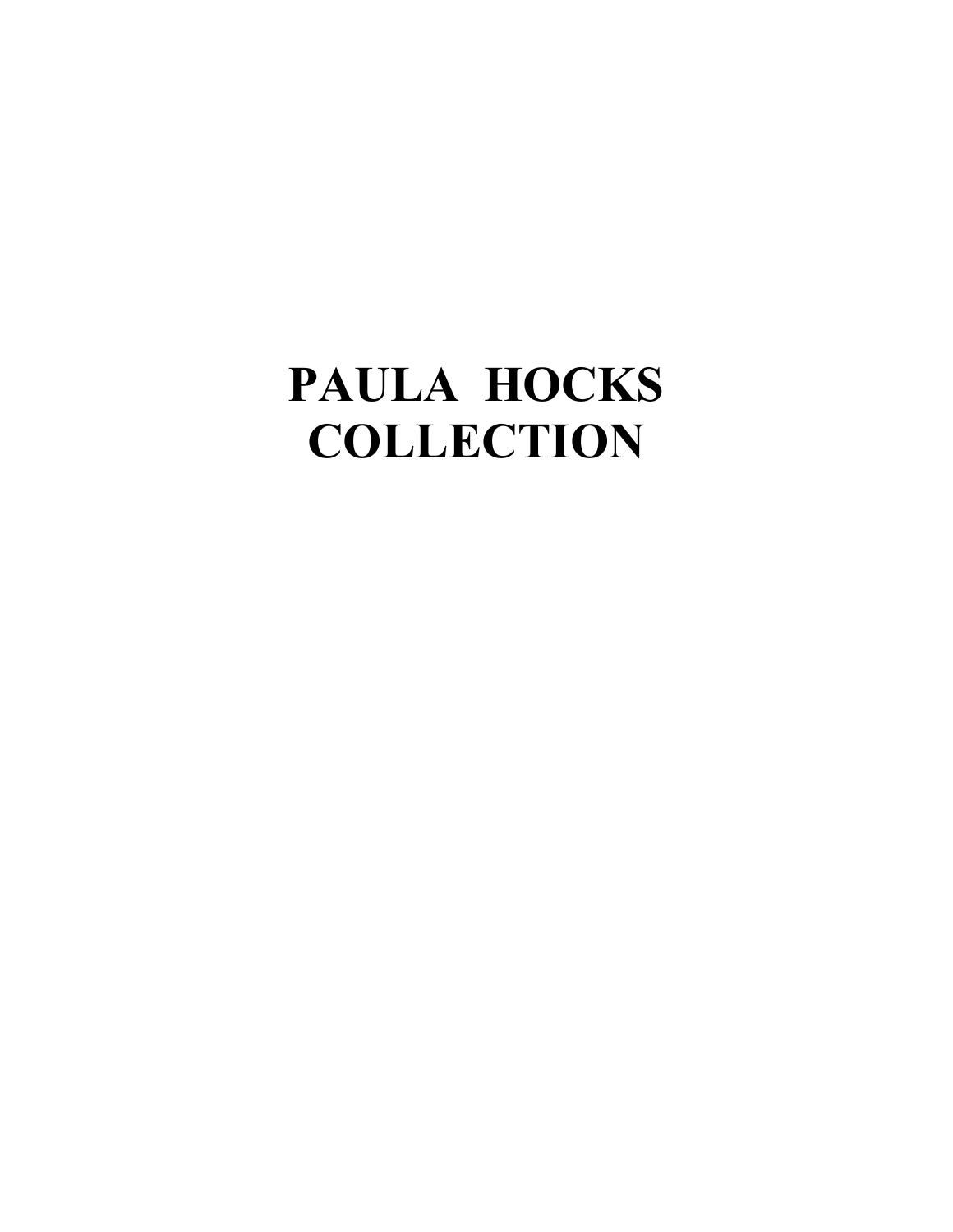#### **Contents**

#### **Part One**

Foreword to Part One, Part Two, and Part Three

Section I- Biographic Material

Section II- Photographs A. Of Paula Hocks B. Of Paula Hocks with Her Works

Section III- Photo Montages and a Photo Collage

Section IV- Other Photocopy Material

Section V- Correspondence of Tony Zwicker, Agent

Section VI- Articles

Section VII- Gallery Notices and Exhibitions

Section VIII- Bibliographies and Inventories

Section IX- Odds and Ends

#### **Part Two**

Section I- Biographic Material

Section II- Photographs A. Of Paula Hocks B. Of Paula Hocks with Her Works C. Other Photographs

Section III- Photo Montages

Section IV- Paula Hocks Books

Section V- Articles & Poems A. Paula Hocks Articles & Poems B. Articles by Others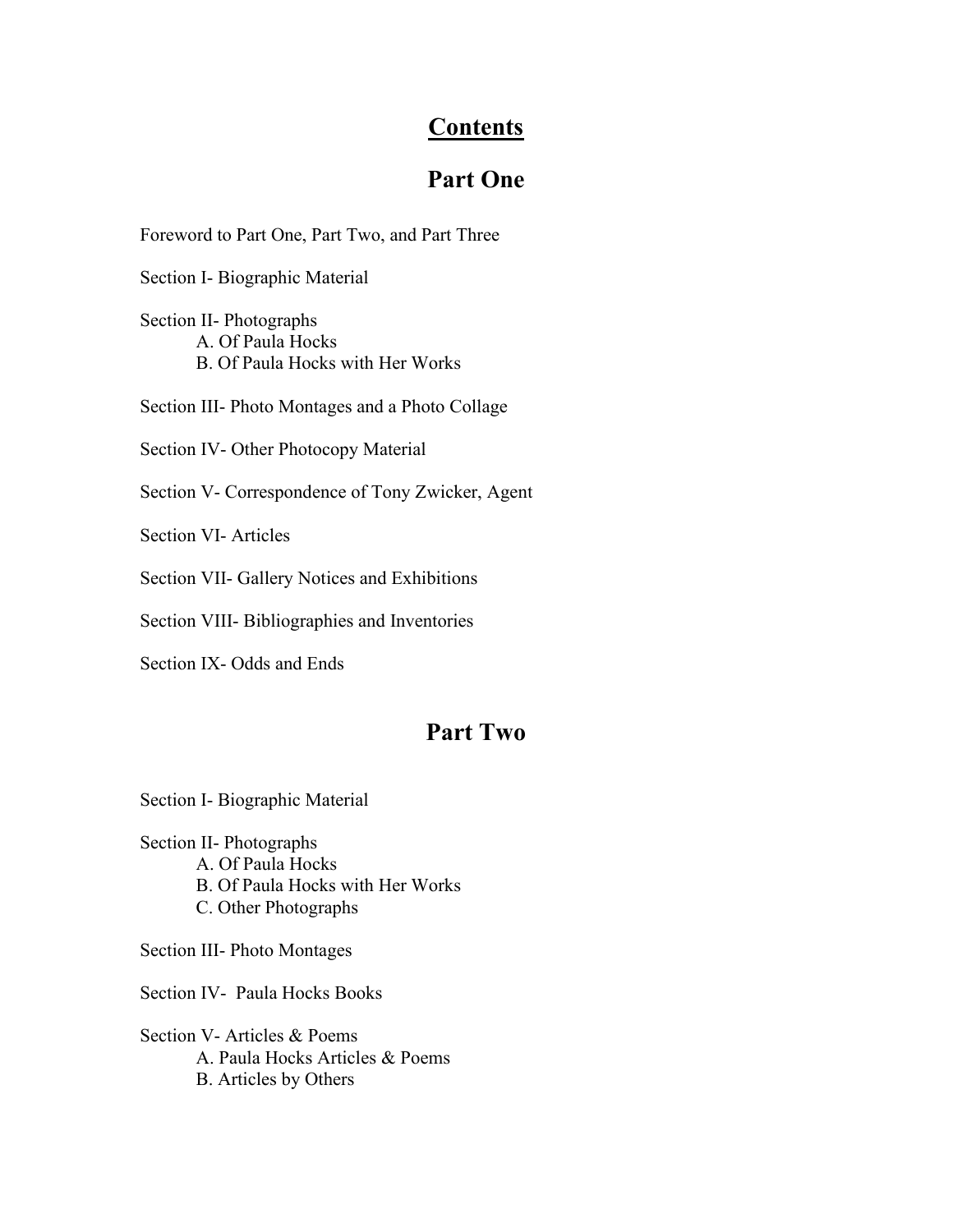Section VI- Correspondence

Section VII- Bibliographic Material

Section VIII- Miscellaneous A. Barcelona Material B. Mirror, Mirror C. Notes

Oversize Box Material

#### **Part Three**

Section I. Bomarzo at Orsini Park

- A. Articles and Essays
- B. Photographs of Statues

Section II. Miscellaneous

- A. Photographs of Paula Hocks
- B. Publications, Bibliography
- C. Other Archive
- D. Obituaries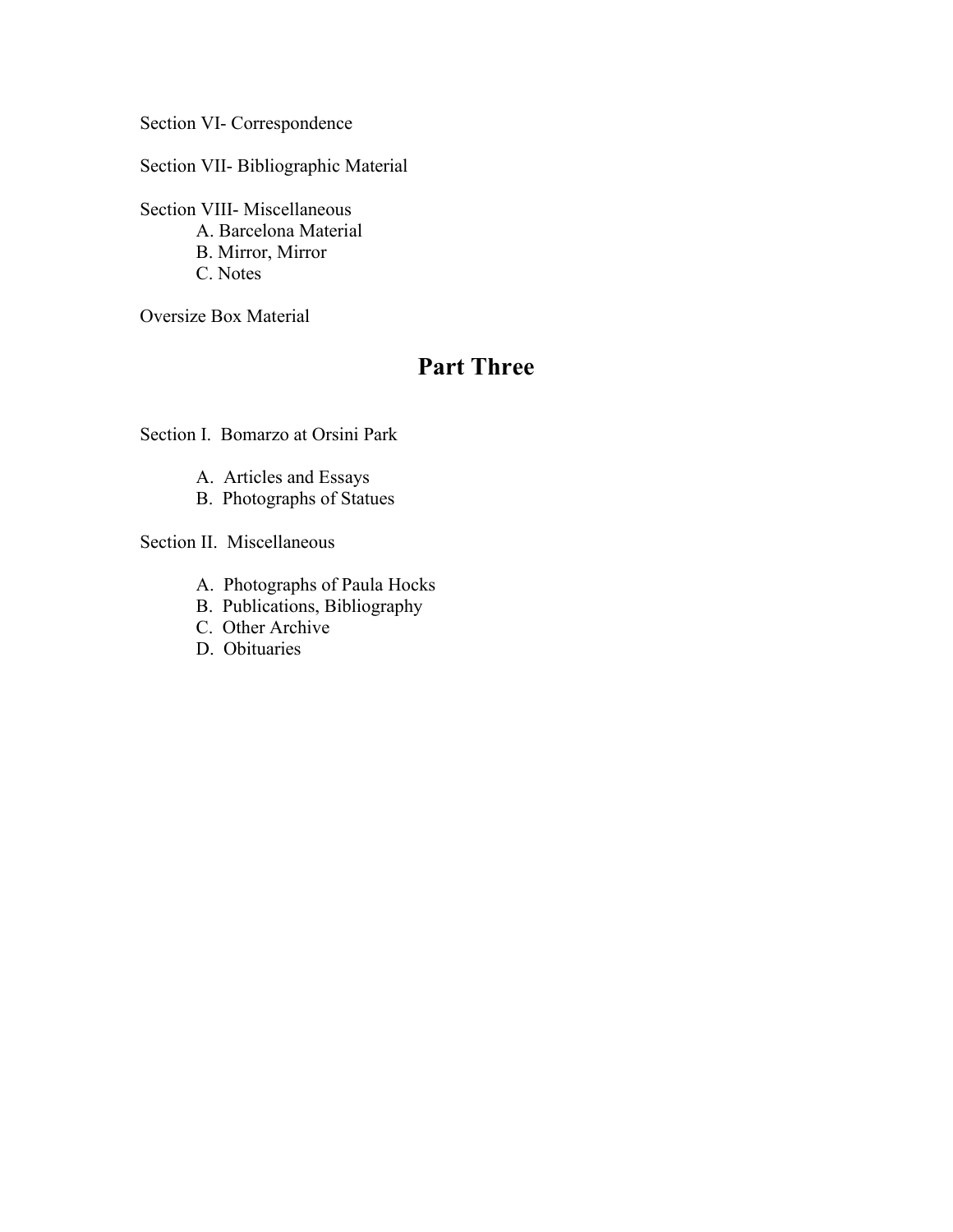#### **Foreword to Parts One, Part Two and Three**

Paula Jeanne Hocks [PH] was born in Muskogee, Oklahoma, the daughter of Malcolm and Eileen (Magruder) Neathery. Her talents touch painting, sculpture, architecture, photographic techniques, book making, and writing. Eventually, she concentrated on the creation of photo montages and photo collages.

This collection, as originally donated to the museum by Paula Hocks, comprises a cross section of her work, which has been exhibited in museums and galleries throughout this country and abroad. It is to be found in Box 48, and is tabulated under the categories listed in the Part One Table of Contents prefixed to these pages. Detailed descriptions of the items contained in the envelopes in Box 48 follow this foreword.

\* \* \*

Some time after the assembly of the material in Box 48, Paula Hocks made an additional donation of her work and memorabilia. This further material is so vast that it cannot conveniently be merged into the material previously indexed.

Accordingly, the first donation is labeled PART ONE, and the second one is labeled PART TWO.

Persons interested in the Paula Hocks Collection should be mindful that while there is a slight duplication of material in the two Parts, both must be examined for a better perspective of the work of this remarkable woman.

At the time of this writing [January 1998], Paula Hocks still lives in New Mexico, where she married and raised a family. Additional artistic works of hers are to be found in the Collections Room of the museum and in the files of the Curator of Photography.

\* \* \*

And now (April 2002) comes yet another donation from Paula Hocks, at age 86 years, of her works. This additional material will be found digested in PART THREE **The material in PART THREE is filed in Box 185.**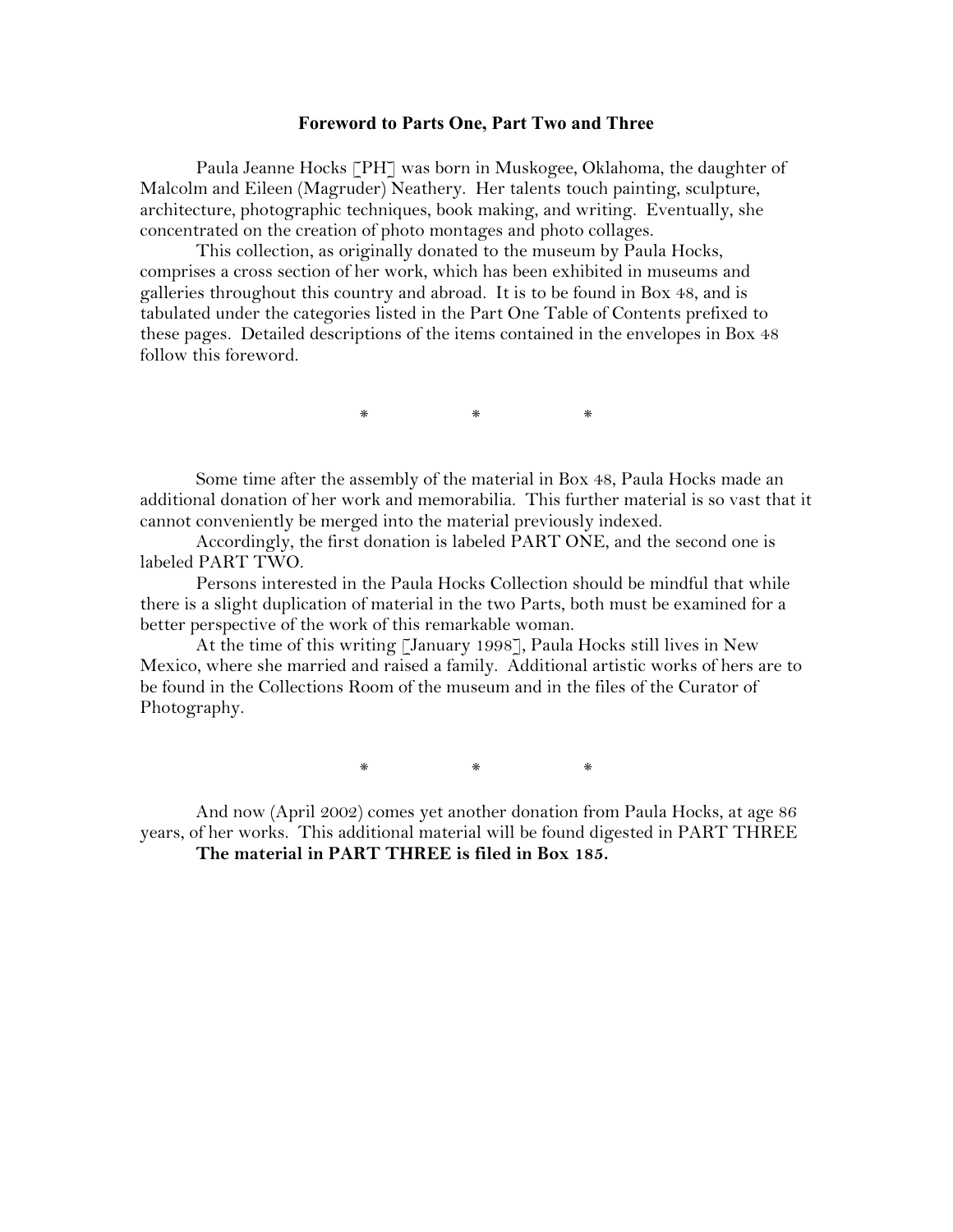### Box 48 **PART ONE**

#### **SECTION I**

### **BIOGRAPHIC MATERIAL**

- **1.** A biographic sketch. By PH. N.d. Summarizes her artistic activities. Reverse side: an impressionistic photocopy of the human eye, labeled: *detrás de la cámera.*
- **2.** Resume. By PH. c. 1992. PH descriptive summary of proposed definitive article for The New Bookbinder, London, 1992, giving detailed information on most of her books. Photograph in color,  $3\frac{1}{2} \times 4\frac{3}{4}$ , depicting PH books.
- **3.** Article [untitled]. By PH. 1992. 10 pp. Typewritten. Describes her books and bookmaking processes. Titles mentioned. Full bibliography of outside sources; exhaustive list of her bookworks in stated collections, with statement of her c.v. Full list of her books, with dates produced.
- **4.** Photocopy of photo of Marcel Duchamp. Original photograph by Richard Avedon, N.Y.C., January 31, 1958. 8½ x 11. Features head and hands only. Believed to be her mentor and an inspirational source.
- **5.** Biographic sketch of PH. April 1987. Prepared by Andrew Smith Gallery, Inc. Titled: *Paula Hocks Barcelona Show Proposal*. Sub-title: *Santa Fe and Modern Spain*, a description by PH of her *Barcelona Project.* Describes her background, achievements, and attraction to the 2,000 year-old city.
- **6.** *An Informal View of Artists' Books.* By PH. Draft. Typewritten. 2pp. 1993. A self analysis of the genesis of her book- making. A summary of her gallery talk at Jonson Gallery.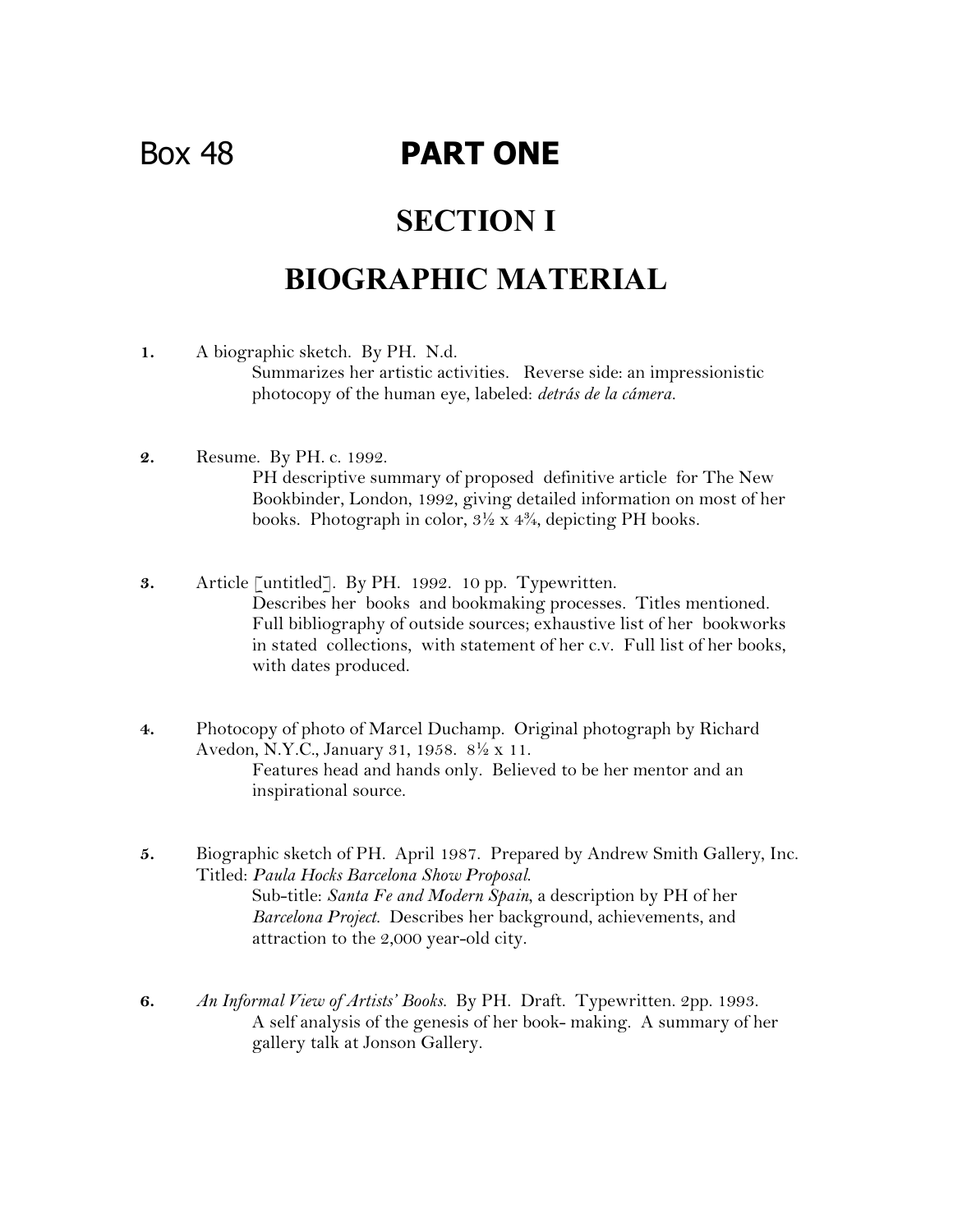#### **SECTION II**

#### **PHOTOGRAPHS**

#### **Preliminary Comments**

The material in this section consists of photographs and photocopies of PH, some disassociated from her art, others combined with her works. Notes appearing on them in long-hand were written by PH.

 $*$  \* \* \*

#### **A. Of Paula Hocks**

The photos and photocopies in this Part A depict PH unrelated to her art work. B&W connotes black and white.

- **1.** Photocopy, B&W, 8 x 11. Of PH at age 28 years. Posed. From oil painting by Herndon Davis. Original destroyed in fire.
- **2.** Photocopy, B&W, 8 x 11. Of PH. N.d. Posed. From photograph by Joan Myers.
- **3.** Photocopy, tinted sepia, 7½ x 10¼. Of PH. N.d. Posed. Locale unknown. From photograph by Joan Myers.

#### **4.** Photocopies, color. Of PH. - In lobby of Oxford U. lecture hall, 8½ x 11½. 1982. - In studio at work.  $7\frac{3}{4} \times 11$ . N.d.

**5.** Photocopy, colored. Of PH. 9 x 9½. 1986. In pavilion at Barcelona, Spain; background: statue of female by Kolbe.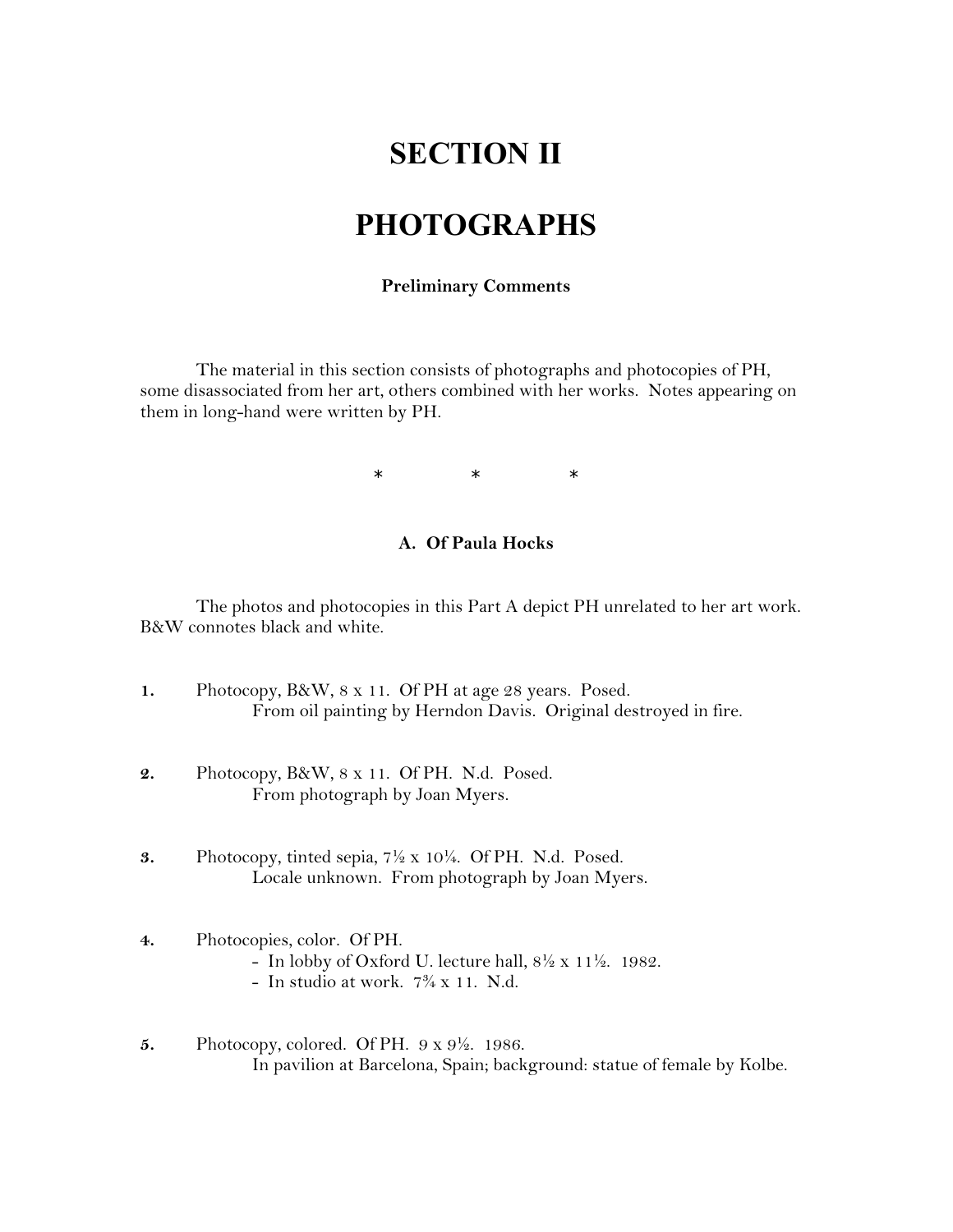- **6.** Photocopies, B&W. Of PH.
	- In Barcelona  $[$ ?].  $6\frac{3}{4}$  x 10½. 1984. Posed. By Joan Myers.
	- Local not id.  $4\frac{1}{4} \times 5\frac{1}{2}$ . N.d.
- **7.** Photographs, B&W. Of PH.
	- In a gallery, not id.  $4\frac{1}{2} \times 6\frac{1}{2}$ . N.d.
	- In Andrew Smith Gallery. 5¼ x 5¼. Of PH and Andrew Smith. 1987.
	- In Wofard College Oxford. 5¼ x 7½. October 1986. Conducting lecture with students at work.
- **8.** Photographs, B&W. Of PH. 3 x 3. In strips. Posed. By Joan Myers. 10 pictures in different poses. Locale not id. On back of one: favorite photo PH by Joan Myers.
- **9.** Photographs, color. Of PH. 1967-1979. Various sizes. 7 snapshots, casual poses; descriptions on reverse sides.
- **10.** Photographs, color. Of PH. 1980-1989. Various sizes. 4 snapshots, casual poses; descriptions on reverse sides.
- **11.** Photographs, color. Of PH. N.d. Various sizes. 4 snapshots, casual poses; some descriptions on reverse sides.

#### **12.** Photographs, color. Of PH.

- In Palma de Mallorca. 1986. 8 x 12.
- Photo collage.
- In Oxford lobby  $\boxed{\underline{\text{vide}}\ \text{Folder}\ 4, \underline{\text{supra}}]}$ , 5 x 7. Photo by Paula Claire [?].
- **-** Inscribed: Bookworks: the artist at 69. 3½ x 5.
- Photo
- **12A.** Photograph, B&W. 8½ x 11. Of PH. Standing in rustic doorway [?] Three-dimensional effect.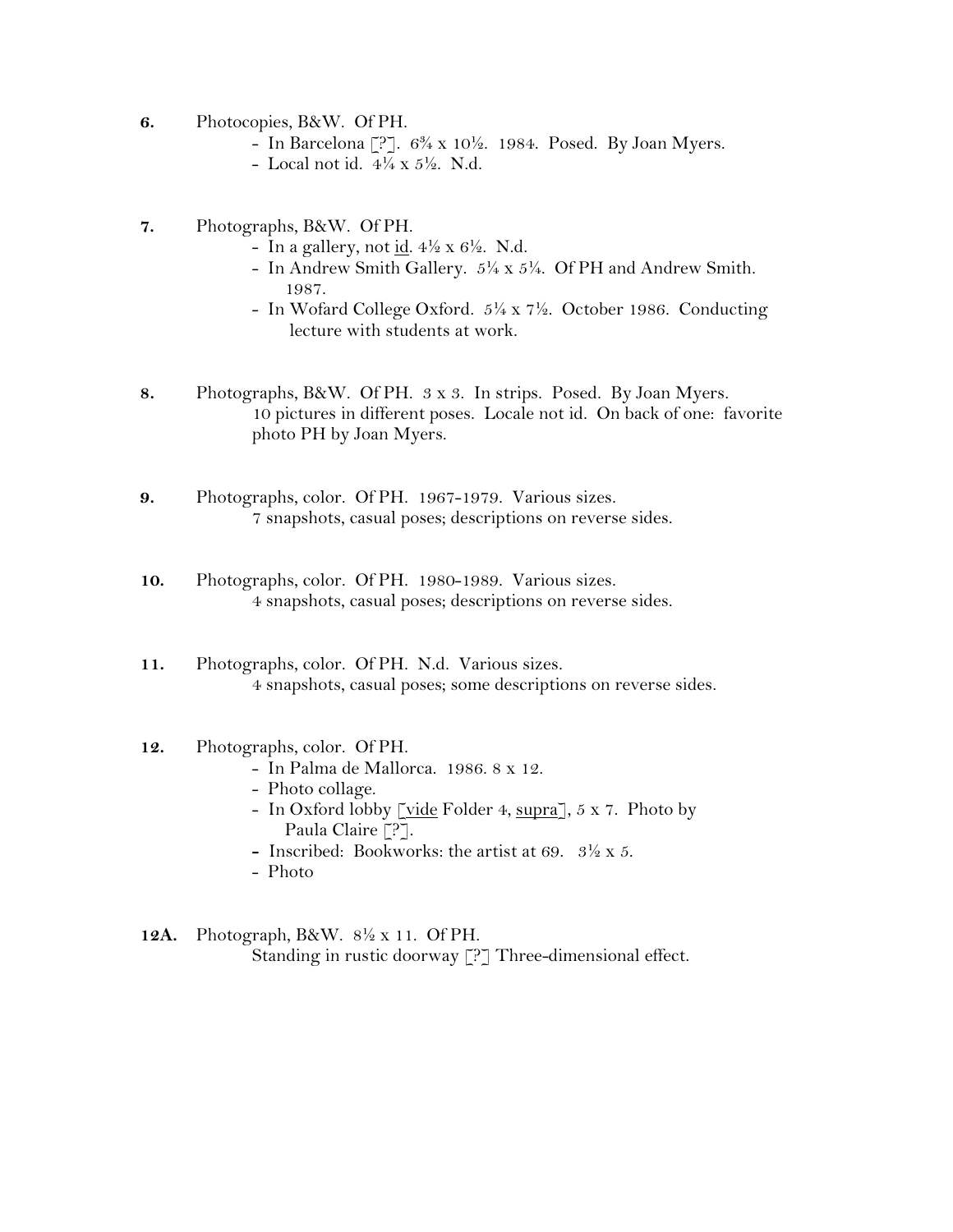#### **B. Of Paula Hocks and her works**

These pictures combine images of PH with her artistic works. She becomes an integral part of her montages.

- **13.** Photocopies (8), B&W. Montages. Approx. 8¾ x 11¾.
	- 2 printed on organic fibre sheets.
	- 3 printed on off beige sheets.
	- 3 printed on white sheets.

**14.** Photo montage, B&W. 8½ x 14. On cream sheet. Photos by Joan Myers [vide Part A, Folder 8, supra]. From strip of smaller shots. Photos texture differs from sheet itself.

- **15.** Photo montage, color. Mallorca. 1986. 7½ x 9¼. [vide Part A, Folder 12.]
- **16.** Photo montage, color. In Albuquerque Museum. 1985. (1)  $5\frac{1}{2}$  x  $8\frac{1}{2}$ ; (1) 8 x  $10\frac{3}{4}$ .
- **17.** Photo montage, color. 8½ x 11. N.d. PH superimposed on graph.
- **18.** Photo montage, tints of beige. 5¾ x 11. N.d. PH next to Virginia Woolf.
- **19.** Photo montage, color. 8½ x 11. N.d. Titled: *PAULA HOCKS: a dream of Barcelona.*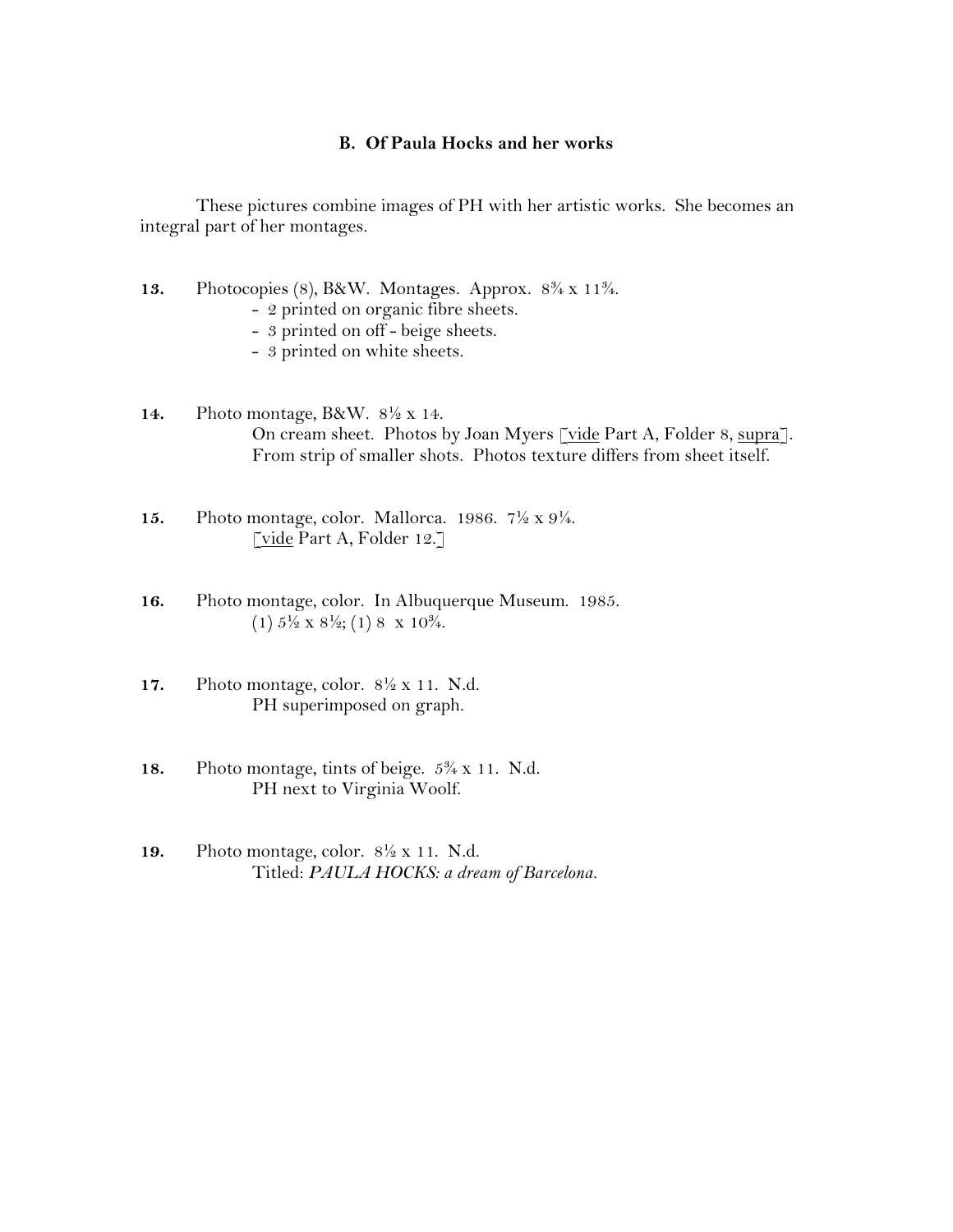- **20.** Photo montage, color. 8¼ x 10¾. N.d. Cover for book of works done. Fragment added at upper left side.
- **21.** Photo collage, color. Mallorca. 8 x 10. 1986. [Vide Part A, Folder 12; Part B, Folder 15; supra.]
- **22.** Photo collage, photo tinted. 7½ x 10¾. N.d. PH and another [unident.] sculpting.
- **23.** Photo collage, B&W. 5¾ x 8.
- **24.** Photo collage, color. 8 x 12. October 1986. At Wolford College, Oxford. Pink Bubbles tossed by PH.
- **25.** Photographs (3), color. Various sizes. N.d. At Jonson Gallery. Photos by Tiska Blankenshy [?].
- **26.** Photograph, color. 3½ x 5. N.d. [Unidentified gallery.]
- **27.** Photocopy, B&W. 8½ x 11. N.d. [198-] Photo by Mary Zaxemba. Book chair in background.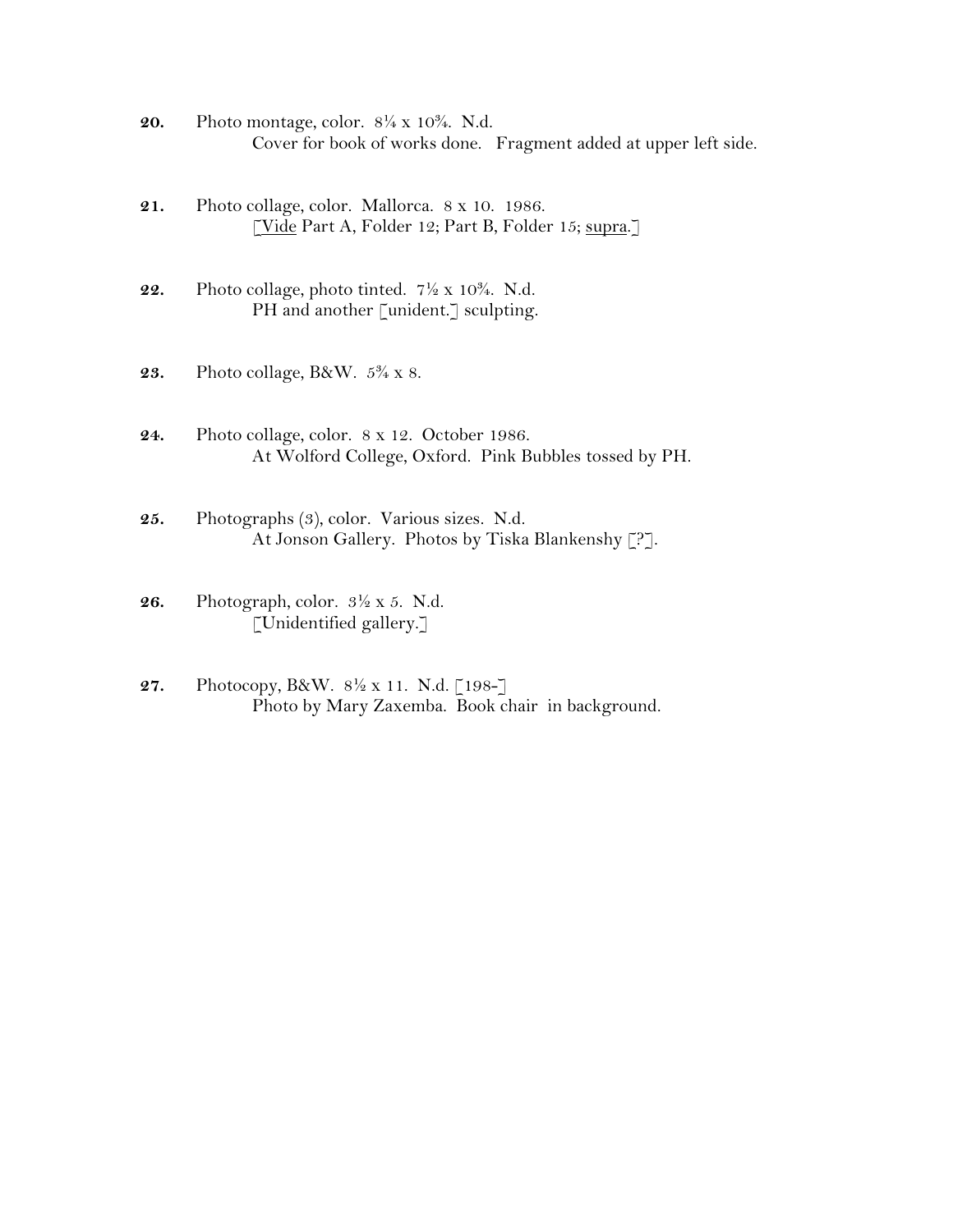# **SECTION III**

# **PHOTO MONTAGES & A PHOTO COLLAGE**

- **1.** Photo montage, color. 8 x 10. 1982? Jonson Gallery.
- **2.** Photo montages, B&W (2). 8½ x 11. Romaine Brooks, self-portrait. PH framed portrait and sculpture are backgrounds. Venetian scene. Sub-titled: Marisella: Is that it then your Venice? Reverse side: Used as introduction to PH Venetian Collection Book.
- **3.** Photo collage, colored. 9¾ x 12½. Scenes in Barcelona. 2 sides.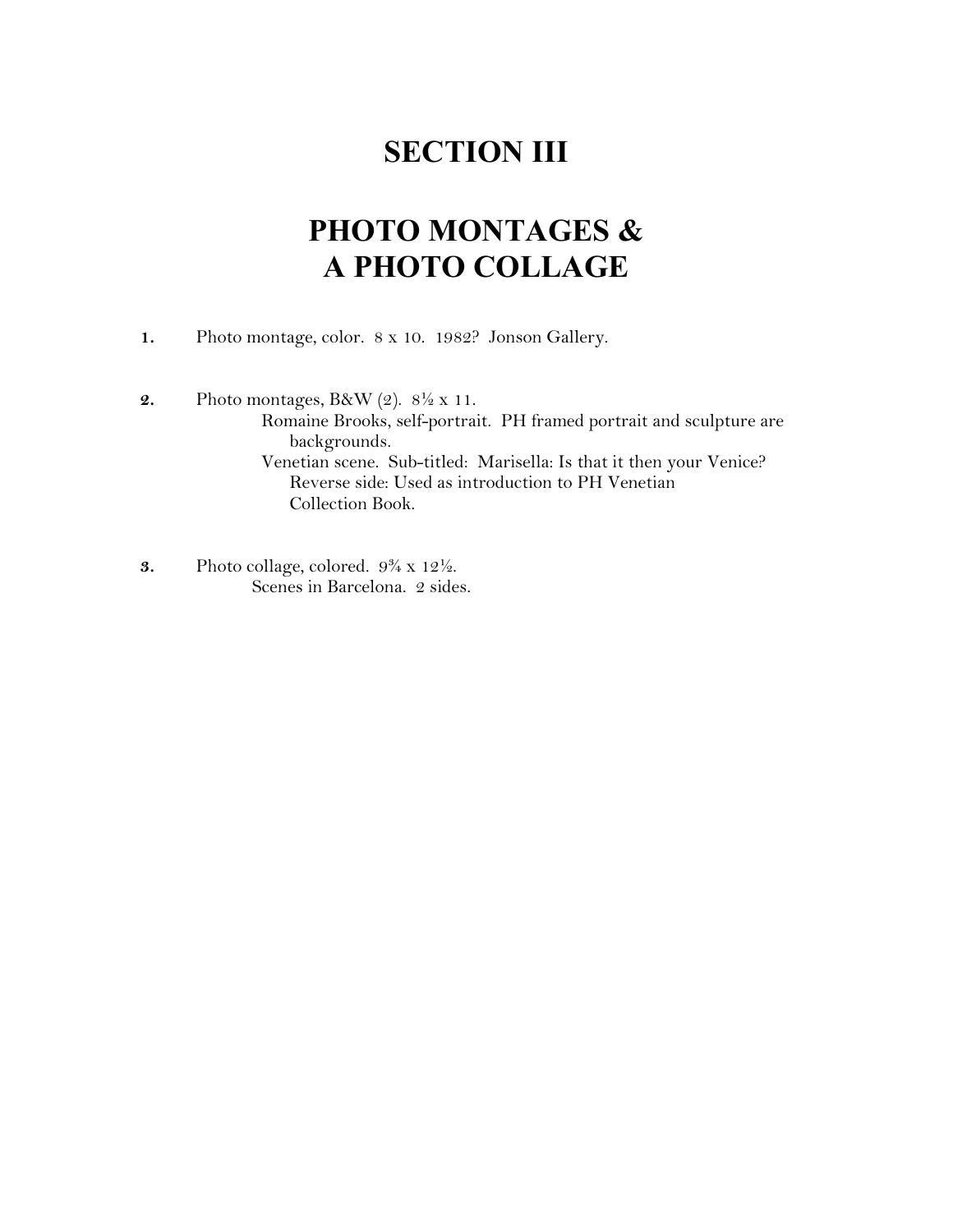### **SECTION IV**

### **OTHER PHOTOCOPY MATERIAL**

This Section contains miscellaneous pictures (photocopies) of PH art work and s photographs of scenes and individuals that touched PH's life.

- **1.** Composite photocopies, B&W. 7 sheets, each with one or more reproductions of art objects by PH, and of various individuals. Inscriptions explain each picture.
- **2.** Photocopy, B&W. *The Columns on Baca Street, Santa Fe.* By PH. 8½ x 11½. The columns eventually became the first ones installed at the state capital.
- **3.** Photocopy, color. 8½ x 11. 1980. Picture of oil and sculpture by PH on rough-cut board. Owner: Robert Neathery.
- **4.** Cut-outs (photocopies) of color photocopies of PH art work in clay (4).
- **5.** Photographs (2), B&W. 3½ x 5.
	- Scene of living room of PH studio. Labeled, El Matador.
	- Scene of wall decorations.
- **6.** Photograph, color. 3½ x 5. PH art objects in gallery window of Morningbird. One object is PH's Cocteau Chair book chair, so-called.
- **7.** Photocopy, color. 8½ x 11. No description. Picture of outdoor sculpture of mother and child on a circular plinth.
- **8.** Advertisement. Photo card [photocopied scene]. *La Sagrada Familia cathedral of Antonio Gaudi.* 5 x 7. N.d. Reverse side: announcement of lecture series by J.D. Lincoln on PH work.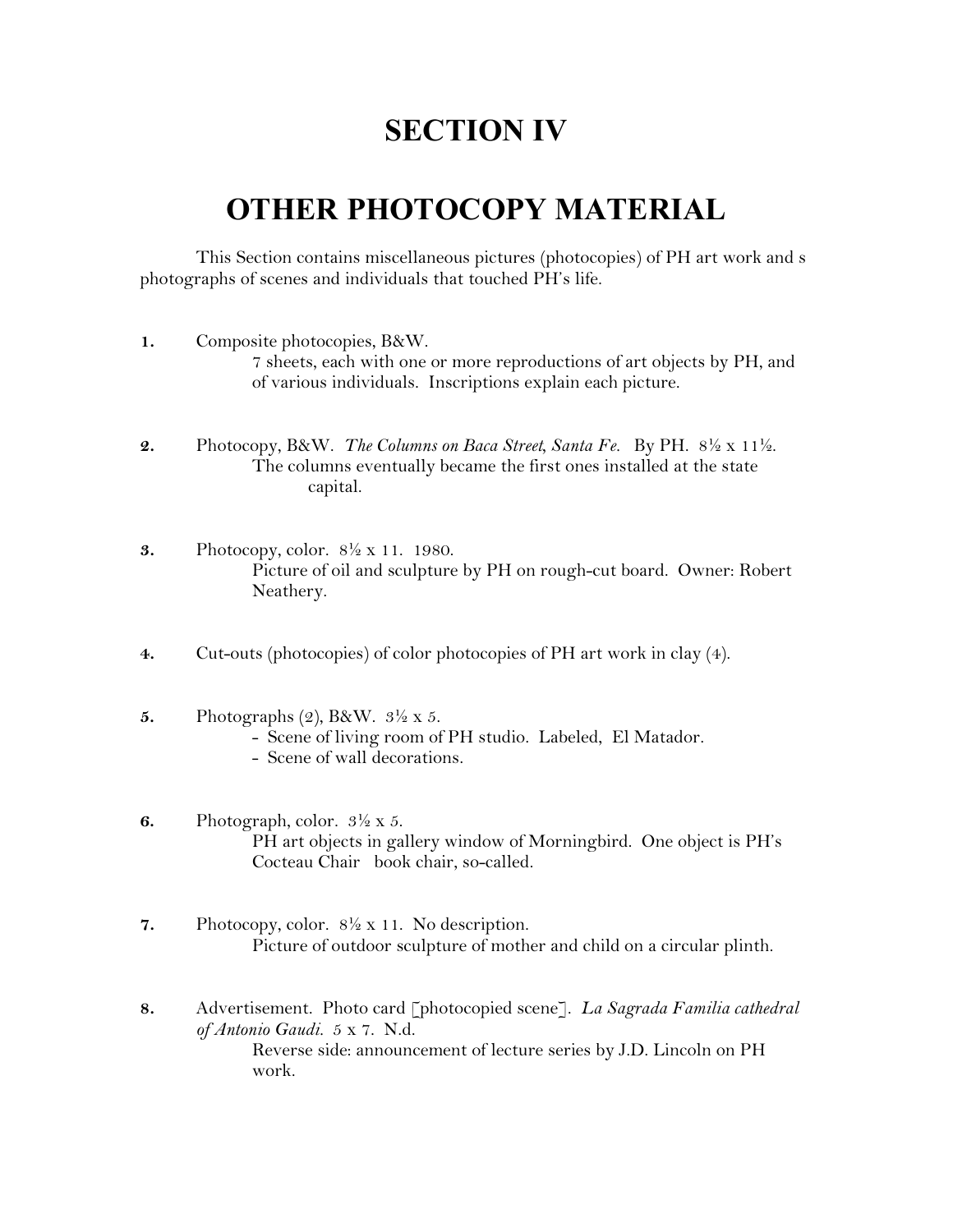### **SECTION V**

# **CORRESPONDENCE OF TONY ZWICKER, AGENT**

Tony Zwicker (hereinafter TZ) was PH's agent for many years, viz. 1982 1990 (if not longer). This correspondence is encompassed by this period.

| 1.         | $9 - 15 - 82$ :          | TZ to PH.<br>Acknowledges first shipment of books for presentation by TZ at<br>Philadelphia conference.                                                                     |
|------------|--------------------------|-----------------------------------------------------------------------------------------------------------------------------------------------------------------------------|
| 2.         | $9 - 23 - 82$ :          | PH to TZ. 2 pp.<br>Describes each book sent to TZ; also a print sent as a gift.                                                                                             |
| 3.         | $10 - 5 - 82$ :          | TZ to PH.<br>Announces Joe Flaherty of Writers & Books, Rochestor, NY                                                                                                       |
| would like |                          | to list Heads & Bodies I, Etruscan Lunches, and Columns in his                                                                                                              |
| Winter     |                          |                                                                                                                                                                             |
|            | $10 - 5 - 82$ :          | Catalog.<br>Statement. TZ to PH.                                                                                                                                            |
| 4.         | $11 - 4 - 82$ :          | Franklin Farnace to TZ. Letter copied by TZ and sent to PH.<br>Lists books Farnace has (9).                                                                                 |
| 5.         | $5 - 5 - 83$ : TZ to PH. | Discusses progress.                                                                                                                                                         |
| 6.         | 9-1-83: TZ to PH.        | Discusses progress.                                                                                                                                                         |
| 7.         | $8 - 16 - 84$ :          | TZ [on letterhead] to PH.<br>Discloses she will be represented at upcoming Artists' Books<br>Weekend at Museum of contemporary Art in Chicago. Awaiting<br>PH new Chapbook. |
|            | $12 - 4 - 84$ :          | TZ to PH.<br>Reports on sales by title.                                                                                                                                     |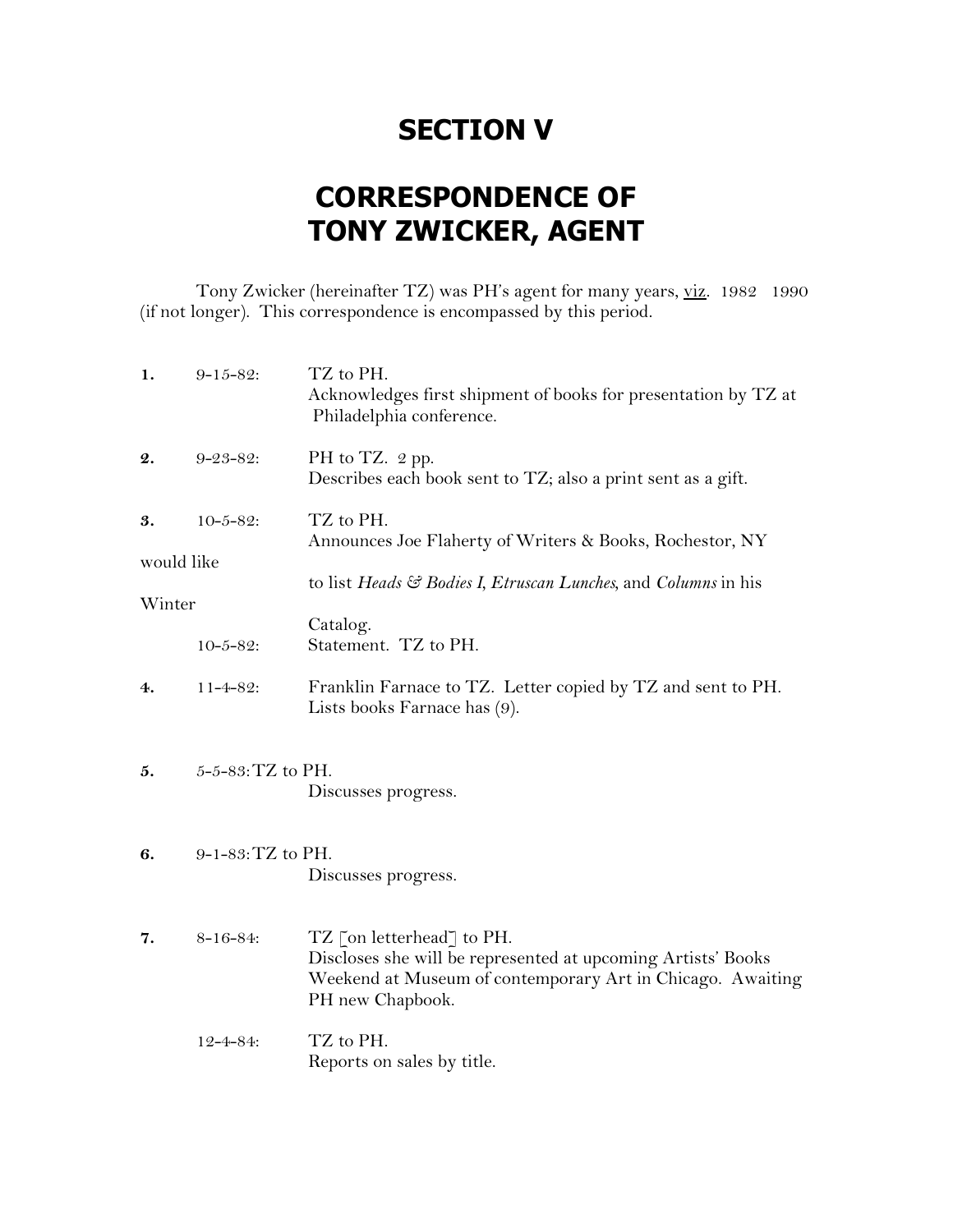| 8.               | $6 - 11 - 85$ :                      | TZ to PH.<br>N.Y. Public library will keep her Santa Fe Columns.                                                      |
|------------------|--------------------------------------|-----------------------------------------------------------------------------------------------------------------------|
| $10 - 29 - 85$ : |                                      | Announcement, printed. Tony & Beda Zwicker.<br>Son Thomas killed car accident.                                        |
| $11 - 21 - 85$ : |                                      | Kathy Blum to PH.<br>Thanks for "fairwell gift" to Thomas.                                                            |
| 9.               | $7 - 2 - 86$ :                       | TZ to PH.<br>Hears that Cooper/ Hewitt Museum (Smithsonian) will buy<br>Perspectives.                                 |
|                  | $7 - 17 - 86$ :                      | TZ to PH.<br>Discusses activities.                                                                                    |
|                  | $7 - 27 - 86$ :                      | TZ to Special Collections Librarian [John Charles], Edmonton,<br>Alberta; copy to PH.<br>Discusses latter's interest. |
| 10.              | 8-28-86:                             | TZ to PH.<br>Perspectives No. 5 purchased by Houghton Library at Harvard.                                             |
|                  | $9 - 12 - 86:$                       | TZ to PH.<br>Discusses various projects.                                                                              |
| 11.              | $11 - 26 - 86$ :<br>$11 - 28 - 86$ : | TZ to PH.<br>Credit statements (2).<br>TZ to PH.<br>Inventory of books [some shown as sold at stated prices.]         |
| 12.              | $2 - 14 - 87$ :                      | TZ to PH.                                                                                                             |
|                  | $3 - 9 - 90$ :                       | PH to TZ.<br>Lists books being shipped; those on consignment. Refers to<br>attached letter [missing].                 |
|                  | $10 - 20 - 90$ :                     | TZ to PH.<br>Reports on sales.                                                                                        |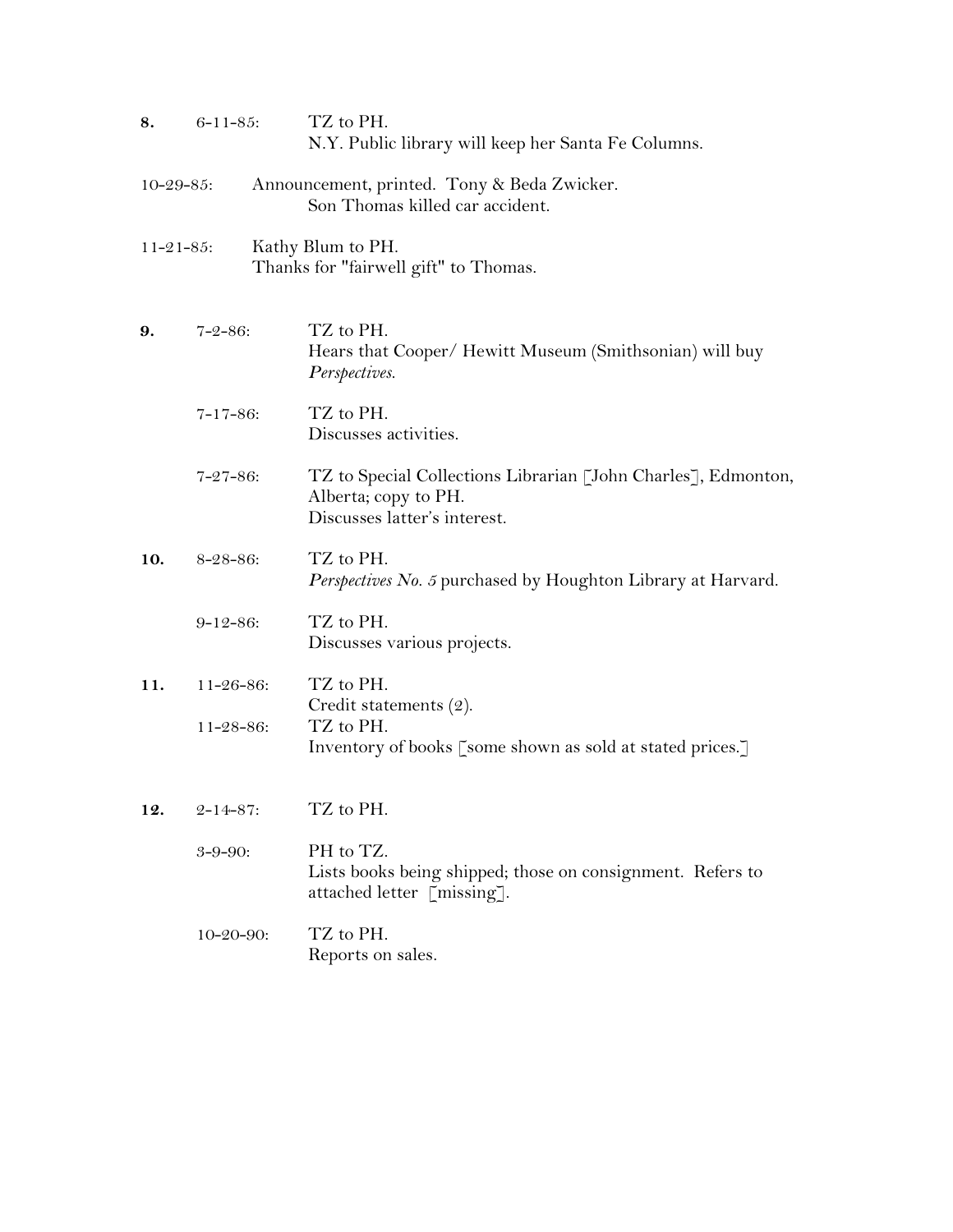### **SECTION VI**

# **ARTICLES**

- **1.** *Speaking of ART.* By Paula Rohrer [PH]. Photostat. N.d. Philosophical musings; refers to art at San Diego Fine Arts gallery. Article carries picture of Critic Paula Rohrer reviewing sculpture by Archibald Garner, but picture itself is illegible. Box-story reports that Paula Rohrer, La Jolla artist, and her brother Robert Neathery, of Pacific Beach, are presenting a two-man sculpture show at John Decker Galleries, Los Angeles.
- **2.** The Santa Fe Reporter. July 10, 1985, p. 20. Article. *Artist of the Dream World.* By Suzanne Deats. With photo of PH in her Cocteau's Chair. Original and photocopy. Review of her life and work.
- **3.** The Art Album, with Paula Hocks. Publication unknown. Photocopy. N.d. Photo of PH with Boris Lovet-Lorski<sup>[?]</sup> indistinct. Article traces Lorski's life and work.
- **4.** Santa Fe, New Mexico. August 13, 1986. Pgs. 1,6. With illustrations, some in color, of her work; also of PH herself. Writer not shown. Headline: A Place to Sit; A Work of Art. Discusses her art, especially books.
- **5.** Santa Fe Reporter [?]. 1985. With photo of PH against column; a montage. Headline: A Love For Tubular Stone. By Stephen W. Terrell. Relates her obsession with columns, and her photographic techniques.
- **6.** Albuquerque Journal, February 10, 1985. Pg. E-Z. With illustration from PH book, *Columns of Santa Fe,* depicting via a montage an Ionic column against an adobe backdrop.

Title: *Columns Project Santa Fe Into History, Fantasy.* By V.H. Price, whose weekly column is called The Built Environment.

**7.** [New Mexican] Pasatiempo, a newspaper magazine section. September 18, 1987. Pg. 13. Title: Eclectic series explores book arts. By C. Meriwether Ludlow. Inset illustrations from PH book on Barcelona, including photo of PH. Announces lecture series on Nov. 12 etc.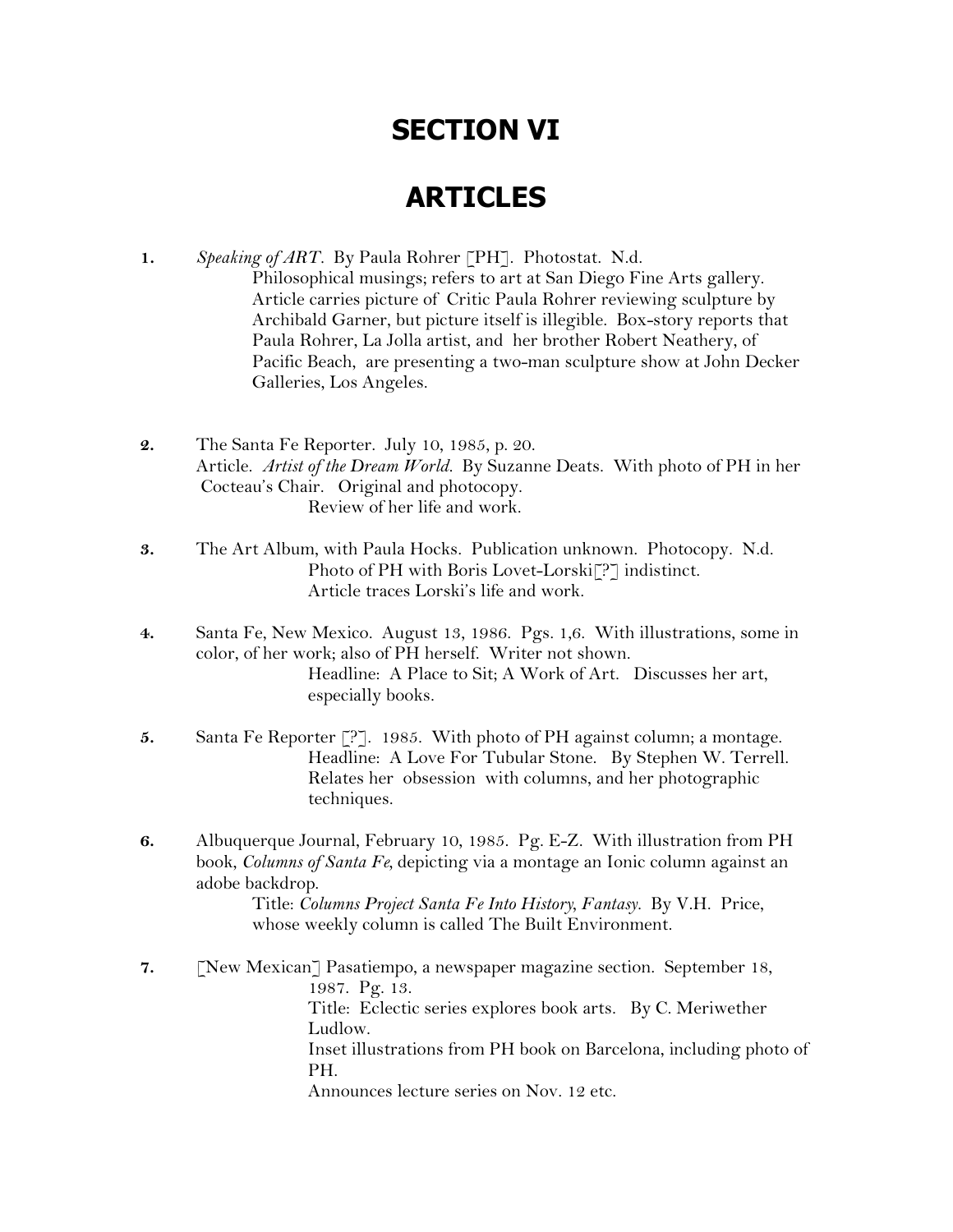- **8.** [Unidentified periodical]. 1986 [?]. Headline: Back to the Old World. Describes her trip to Barcelona. Photo montage of LA SAGRADA FAMILIA cathedral of Antonio Gaudi.
- **9.** The Santa Fe Reporter. October 7, 1987. Pg. 15. Article: Hocks: Making the Spanish Connection*.* By Suzanne Deats. Illustrations of Barcelona scenes. Description of city and PH work.
- **10.** Albuquerque Journal. October 20, 1985. Pg. E-Z. Illustration: *The Reading Room.* By PH. Art review of PH work and others. By Kathleen Shields.
- **11.** The Santa Fe Reporter. April 13, 1988. Illustration of PH work: photo montage. Untitled. Announces exhibition of PH work at Jean Cocteau Cinema and Coffee House: *Heads and Bodies.*
- **12.** Art Monthly. October, 1983. London, England. Pgs. 9-10. Mention of PH on p. 10. Release pasted on p. 10 promotes PH works: artist's books, Innovative.
- **13.** The Santa Fe Reporter. September 12, 1984. Pg. 23. Art column, Article: Not Just a Bookish Art. By Suzanne Deats. Illustration from PH book, *Nuns On Horseback*. Recounts her artistic achievements.
- **14.** Artist Book Review. *Bomarzo : Poetics of s Pseudo-History*. By PH. Albuquerque, NM. Review in Umbrella Associates. Vol. 24, No 1. April 2001.

Attachment : pages of PH material. Running Women Press. 2000.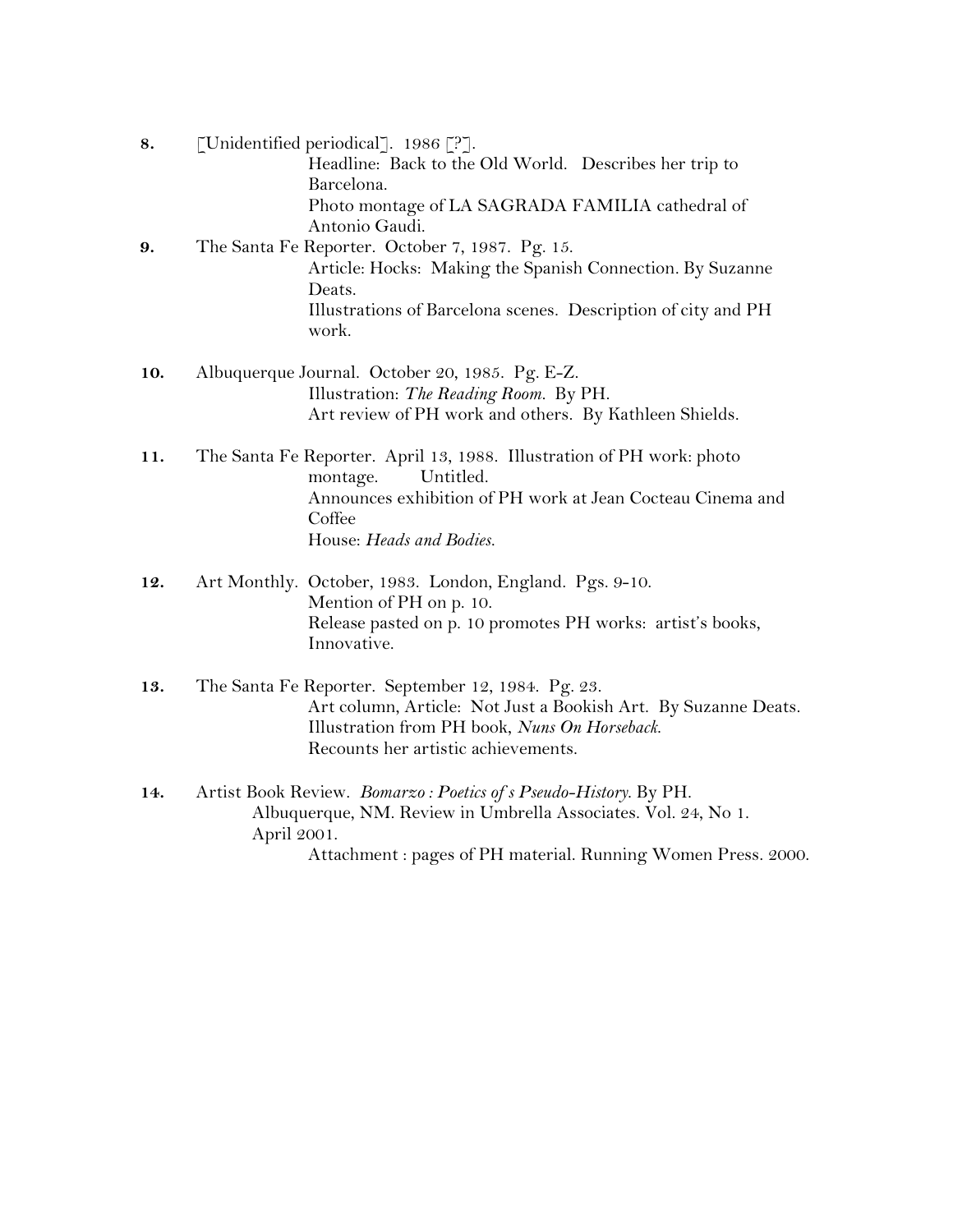### **SECTION VII**

# **GALLERY NOTICES AND EXHIBITIONS**

 The Section contains only the most fragmentary items on PH's shows. The vast number that must have been published cannot be found.

| 1.  | San Diego Journal. February 7, 1948. Pg. 3. Column called Women's World.<br>Pictures of Paula Rohrer [PH] and Genevieve Ferguson, directon of Ferguson                                                                                                   |
|-----|----------------------------------------------------------------------------------------------------------------------------------------------------------------------------------------------------------------------------------------------------------|
| Art | Gallery.<br>Shows them arranging show catalog of paintings and sculptures.<br>Also:<br>Photograph, B&W. $3\frac{1}{2} \times 6$ . N.d. Of PH behind pulpit marked<br>Honor Classes.                                                                      |
| 2.  | Photocopy. Unidentified newspaper. [La Jolla?] c. 1948.<br>Pictures of PH next to newly designed [hand painted tiles]<br>drinking fountain-                                                                                                              |
| 3.  | New Mexico Daily Lobo. October 25, 1985.<br>Article on visual verbal art of books featured at Jonson Gallery.<br>By Carmella Padilla. Based on works of PH.                                                                                              |
| 4.  | Invitation. New Mexico Arts Commission. To attend 13th Annual Governor's<br>Awards on October 17, 1986.<br>Reverse side: note from Doris Cross [?] praising her work.                                                                                    |
| 5.  | The Santa Fe Book Seller. An exhibition and sale. September 22 23, 1979.<br>Includes PH works.                                                                                                                                                           |
| 6.  | Umbrella, a bi-monthly review.<br>Over-printed with a composite of notices and reviews of PH<br>work.                                                                                                                                                    |
| 7.  | Franklin Furnace. Vol. 2, No. 2. Spring 1982.<br>Artists' Book Picks. Squib in front page box on PH's Etruscan<br>Lunches, a collage.                                                                                                                    |
| 8.  | Photographs, color (6). October 1987.<br>$(3)$ 3 <sup>1</sup> / <sub>2</sub> x 6. Depict PH works on walls of Andrew Smith Gallery.<br>On one sheet.<br>(3) $3\frac{1}{2} \times 6$ . Photocopies, color. Same scenes, different works.<br>On one sheet. |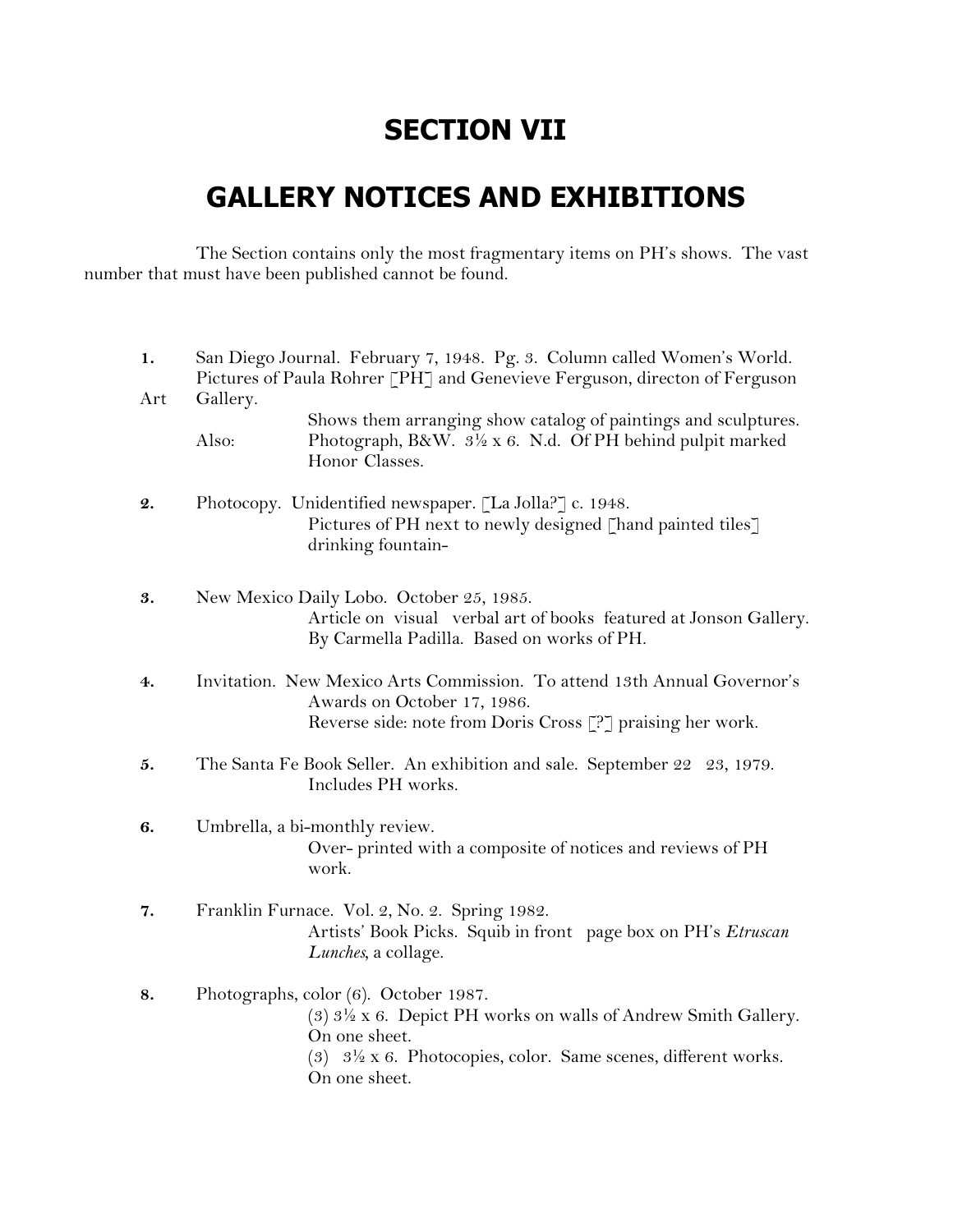- **9.** Jean Cocteau Theater, Santa Fe, New Mexico. Flyer. N.d. Announcing PH exhibition of her Barcelona Collection.
- **10.** Cuesta College Gallery, San Luis Obisco, CA. N.d. Announcing VISUALOG 2 art exhibit. Includes PH work.

#### **SECTION VIII**

# **BIBLIOGRAPHIES AND INVENTORIES**

**1.** List [obsolete] of PH works purchased and in named collections, institutional and private.

**2.** List of PH books shown during 1983 1984 in named exhibitions; and those that became part of named collections. Prepared by PH.

**3.** New Acquisitions, 1982 1990. Prepared by UNM, Jonson Gallery of University Art

Museum. All works of PH.

**4.** Folded leaflet. Limited Edition Books; Unique Books; Chapbooks. Listed in The Art

of the Book by PH.

Titles; exhibitions; purchasers.

**5.** List. N.d. Owners of paintings, collages, and sculptures.